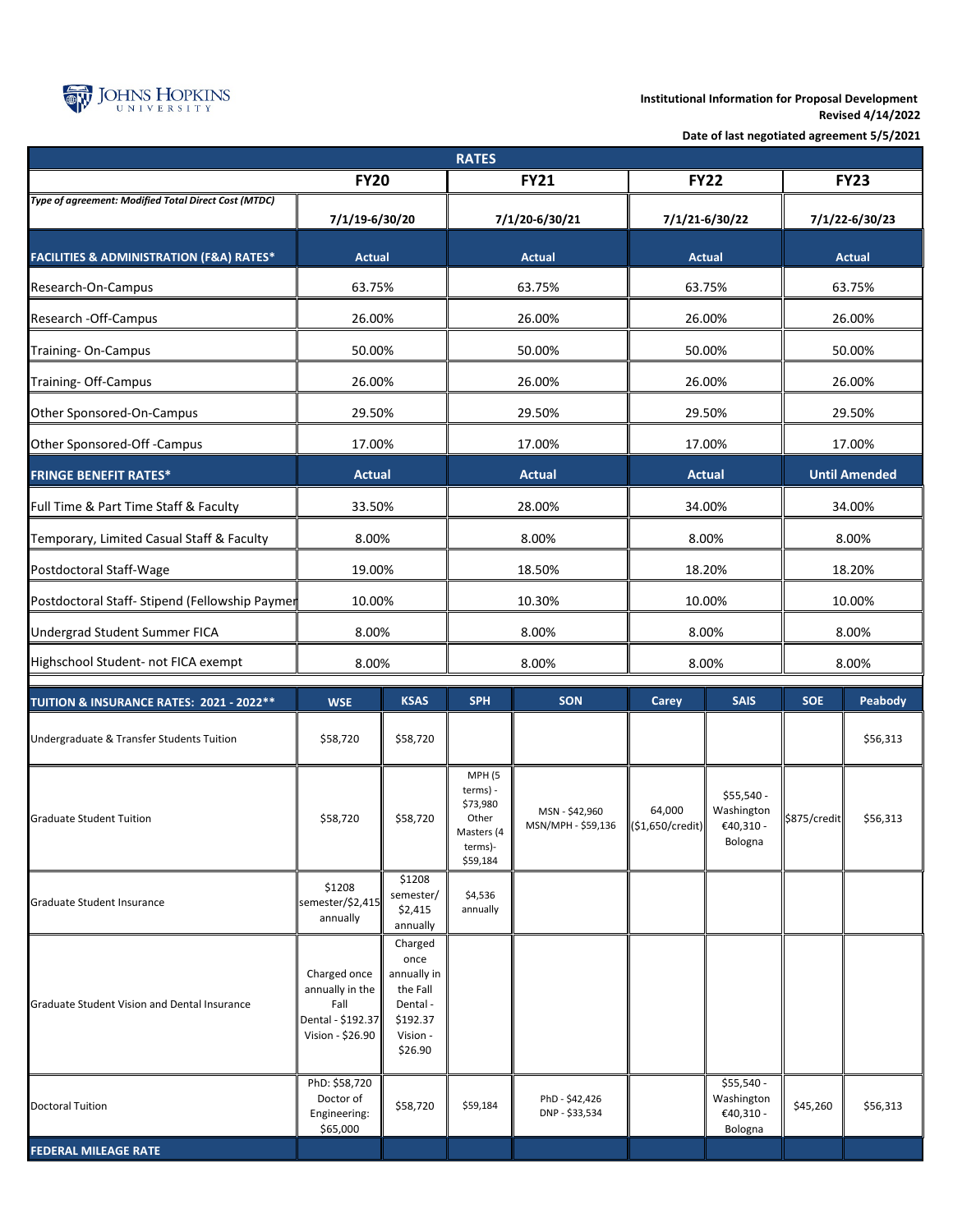**Johns Hopkins University Research Administration - (443) 927 - 3073 - JHURA@jhu.edu - research.jhu.edu/JHURA**

**Effective January 1, 2022, local mileage rate is \$.585 cents per mile for business mile driven.**

\*JHU Rate Agreements can be found at http://www.controller.jhu.edu/depts/cost/ca\_rate\_agree.html

\*\*JHU Tuition Rates can be found at https://www.jhu.edu/admissions/tuition/